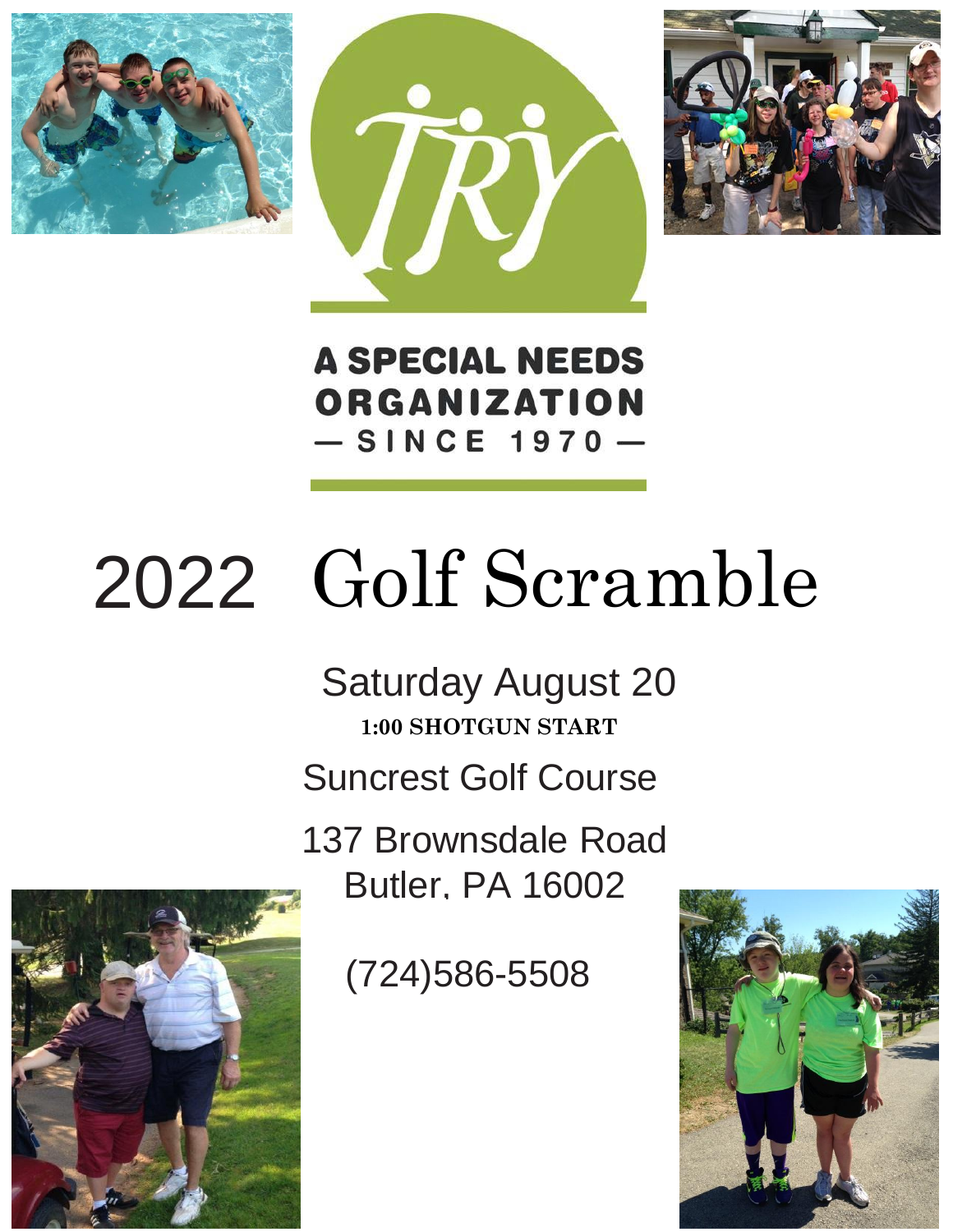## **ORGANIZATION SINCE 1970 -**

#### **2022 TRY GOLF OUTING**

When: Saturday, August 20<sup>th,</sup> 2022 with a shotgun start at 1:00pm

**Where: Suncrest Golf Course**, 137 Brownsdale Rd. Butler, Pa. 16002

**Format:** Four-person scramble \* Individual golfers will be paired

- **Prizes:** Lowest team score; \$10,000 Hole in One; Longest drive; and Closest to the pin. There will also be other hole contests. All golfers will receive a door prize
- **Food:** Hot Dog and beverage/beer before and at the turn, with Dinner afterward
- **Cost:** \$110.00 per person, which includes 18 holes, cart, food, beverages, and prizes
- **Hole Sponsorships:** To further support the TRY programs, holes can be sponsored for a donation of \$50.00 per hole. Holes can be sponsored by anyone, regardless of participation on the day of the event.

**\* ALL PROCEEDS BENEFIT TRY \*** 

**Deadline:** All entry forms and money must be turned in by Monday August. 7th, 2022 so the correct amount of food and beverages can be arranged.

*PLEASE TEAR ALONG THE LINE, AND SEND COMPLETED ENTRY FORMS AND PAYMENT OF CHECK (PAYABLE TO TRY) OR CASH TO:* 

> **TRY** c/o Patti Sinetar 460 Pinkerton Road Wexford, PA 15090

#### **2022 TRY Golf Outing**

| Name: | Email: |
|-------|--------|
| Name: | Email: |
| Name: | Email: |
| Name: | Email: |

Contact phone number: \_\_\_\_\_\_\_\_\_\_\_\_\_\_\_\_\_\_\_\_\_\_\_\_\_\_\_\_\_\_\_